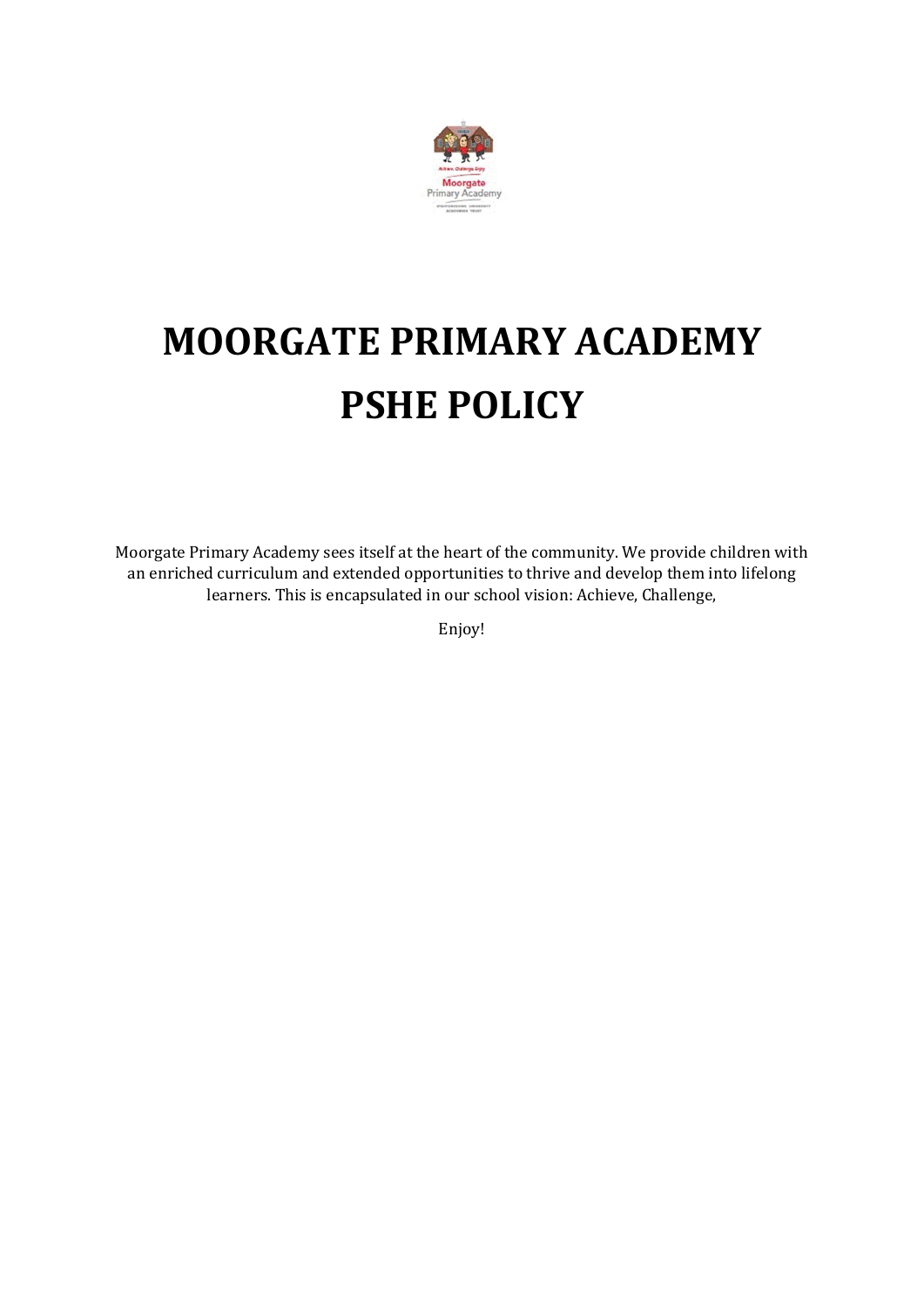Introduction:

This policy document is a statement of aims, principles and strategies for teaching and learning of PSHE (Personal, Social, Health and Economics) at Moorgate Primary Academy. This policy will be reviewed on an annual basis to ensure relevance, effectiveness and practicality.

At Moorgate Primary Academy, we recognise that the teaching of high quality PSHE is essential in meeting the following needs, these are reflected within the Moorgate Curriculum intent.

 •A broad and considered PSHE curriculum will ensure that children will be 21st century ready. It is essential that we are thinking "beyond our own time".

•Evidence shows that children who are socially and emotionally educated achieve better. PHSE improves attainment and progress of children that attract Pupil Premium.

•Children need to be equipped with the knowledge, skills and attributes to deal with crunch moments and make informed choices.

•PSHE and RSE teaching directly improves physical health, emotional well-being & safeguarding.

•Confidence and self-esteem is built

•Children develop positive and inclusive attitudes to everyone, particularly to those with protected characteristics under the Equality Act 2010.

This policy also supports legal requirements relating to:

- The Equality Act 2010
- The Education Act 1996
- Keeping Children Safe in Education

The following policies are also relevant to this policy:

- Anti-bullying
- British Values
- E-safety
- **Safeguarding**
- Drug education (See below)
- Relationship and sex education (RSE)

#### Aims/Intention:

The PSHE curriculum is split into three specific areas: Health and Wellbeing; Relationships and Living in the Wider World. The aims for each area are set out below.

#### *1. Health & Wellbeing*

- -Know and understand what constitutes a healthy lifestyle.
- -Know how to maintain physical, mental and emotional health and wellbeing.
- -Be aware of safety issues, including how to respond in an emergency.
- -Know how to manage change, including puberty, transition and loss.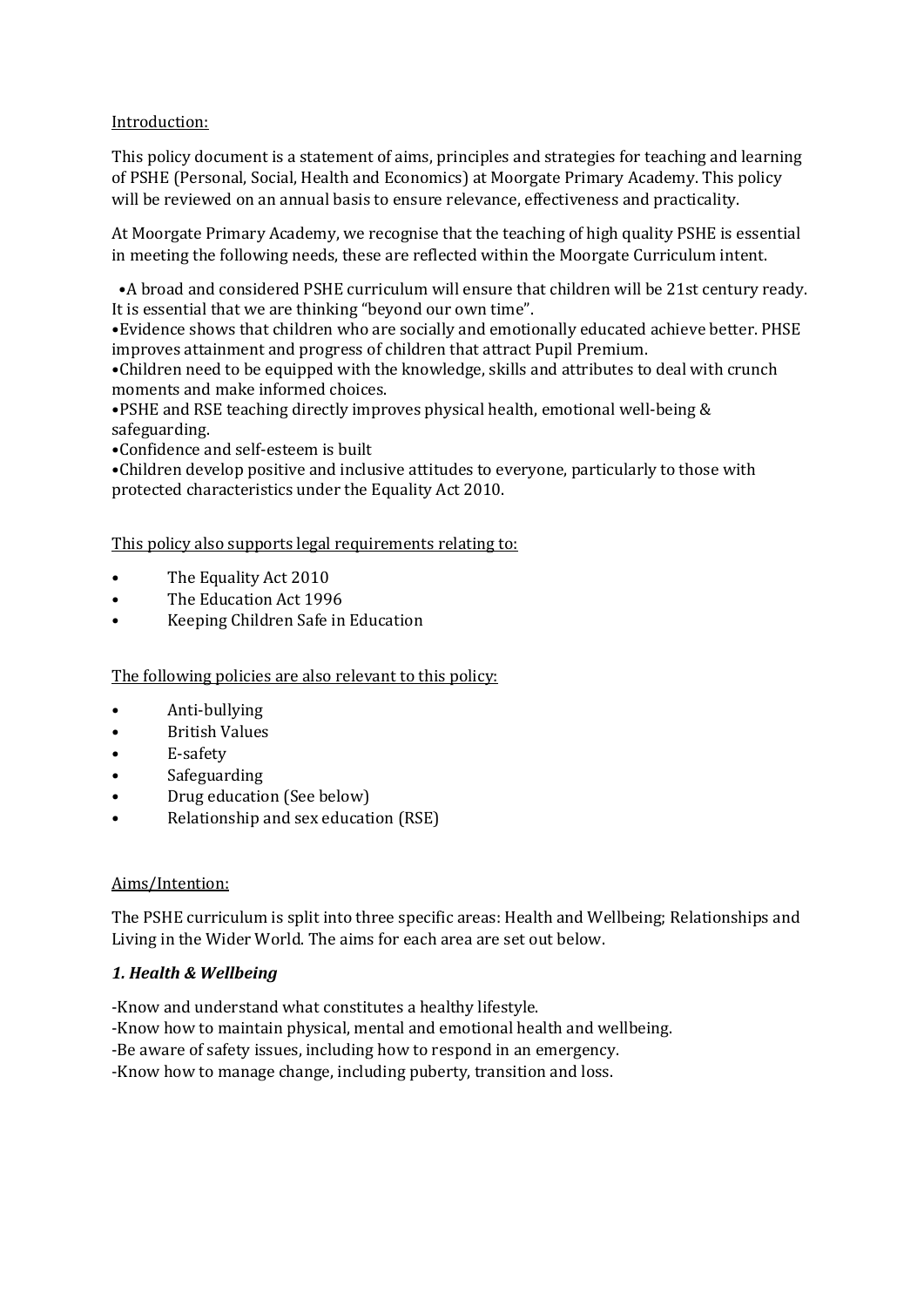## *2. Relationships*

-Develop and maintain a variety of healthy relationships within a range of social and cultural contexts.

-Know how to recognise and manage emotions within a range of relationships.

-Know how to recognise risky or negative relationships, including all forms of bullying and abuse, and how to ask for help.

-Know how to respect equality and diversity in relationships, including LGBT.

## *3. Living in the Wider World*

-Know the importance of responsible behaviours and actions.

-Be responsible and independent members of the school community.

-Be positive and active members of a democratic society.

-Know about the importance of respecting and protecting the environment.

-Develop self-confidence and self-esteem and make informed choices regarding personal and social issues.

-Develop good relationships with other members of the school and the wider community. -Know about where money comes from, keeping it safe and the importance of managing it effectively.

-Have a basic understanding of enterprise.

#### Curriculum content

Moorgate Primary Academy recognises that best practise is when PSHE is taught as part of weekly lessons within a wider context. Below is an outline of the approach taken:

- Moorgate uses the PSHE Association Curriculum including the core themes and recommended topic areas. Each core theme is taught over a term.
- RSE will be taught within a broader PSHE education programme. PSHE enhances and is enhanced by learning related to topic including anti-bulling, keeping safe on and off-line, keeping physically and mentally healthy.
- The spiral approach is taken, which gradually revisits and reintroduces topics at a deeper and more complex level at each key stage or year group.
- When medium term planning, teachers will ensure that they include lessons that focus upon the skills and attributes that are specific and contextual to this community based on Moorgate's Curriculum intent.
- Focus days, visits and/or visitors are regularly considered to enhance the teaching of PSHE, for example, a talk from the School Nurse or local PCSO, however these do not replace a planned and progressive programme of study taught by the class teachers.
- Carefully considered training and updates are planned in over the academic year ensuring staff are confident and skilled. Teachers are seen as best place to deliver effective PSHE lessons particularly where sensitive or controversial issues are included.
- A wide range of age-appropriate, visual story texts relating to puberty, mental health, emotional well-being and relationships are available to support the teaching of PSHE. All resources are regularly updated and carefully selected by individual teachers and overseen by the subject leader.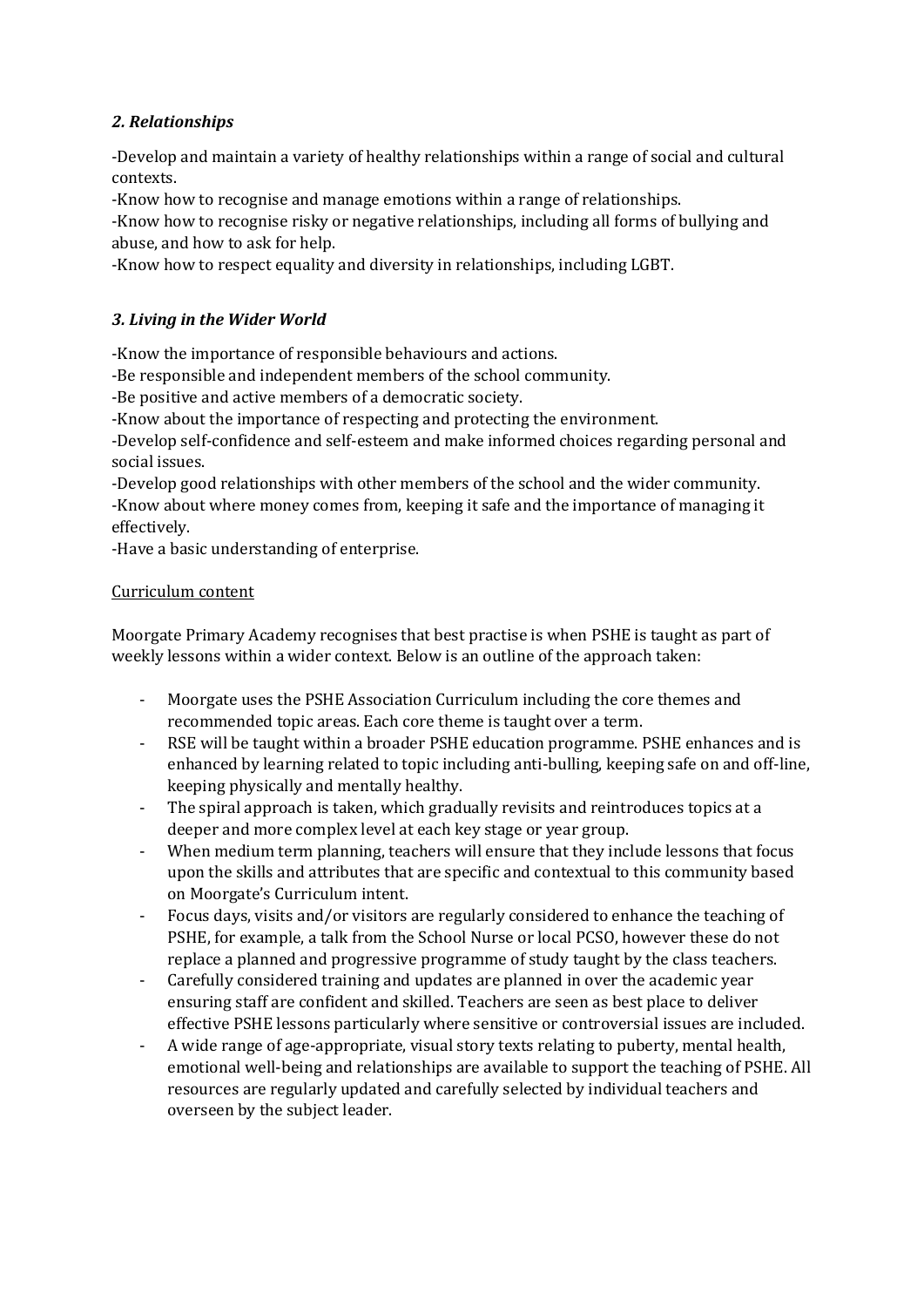#### Roles and Responsibilities

An effective and purposeful PSHE curriculum requires the support from the whole school community, therefore the following roles and responsibilities have been fulfilled.

•Mr. Williams, Headteacher, oversees the development and delivery of PSHE within the academy including supporting the subject leader

•Mrs. Eaglefield, Deputy Headteacher, is responsible for leading and developing PSHE across the academy

•Teaching staff are required to teach PSHE using the agreed academy curriculum

•Training and support for all staff is facilitated through the subject leader and the Headteacher •All staff, including support staff, are responsible for knowing and implementing the policy relating to PSHE and RSE

•Parents liaison and support is directly through the class teachers and subject leader •The development and delivery of PSHE is shared with the Local Academy Council through the Headteacher and subject leader.

#### Teaching and learning

•Each core theme is taught over a term. PSHE is taught as a weekly, stand-alone subject with each session lasting a minimum of 30 minutes being taught by the class teacher.

•Each lesson will end with a moment to reflect in order to revise and surmise the main points of the lesson.

•Teachers shall be facilitators. They will ask questions to provoke thought and appropriate debate. Through observing and swopping, teachers will address any misconceptions.

•Clear ground rules are established and recalled during each PSHE lesson that have been developed in consultation with children. These are displayed in the classroom.

•Teachers and support staff will be ready to provide a range of opportunities to learn, practise and demonstrate knowledge. They will deal sensitively with unexpected questions and comments.

•Age appropriate books and scenarios will be shared within PSHE lessons to distance the learning.

•Written work is not expected; each class will have an 'evidence folder'. Post-it notes, annotated group resources/or teacher-pupil reflections will be included.

•Each classroom will have a PSHE display highlighting the terms core theme, celebrating pupils work and pose questions that have been developed through individual lessons. This shall be updated with pupils work weekly and termly throughout a theme.

•A baseline activity is conducted at the start of a new theme within all PSHE lessons. At the end of the theme, pupils will revisit the baseline activity, adding to it to detail their learning and progress over time.

•Summative assessments will be made by the class teacher and shared with the senior leadership team. A class evidence folder will be kept up-to-date to show progression across a core theme.

•Whole school and individual year group assembly themes will closely link with PSHE and the RE curriculum termly.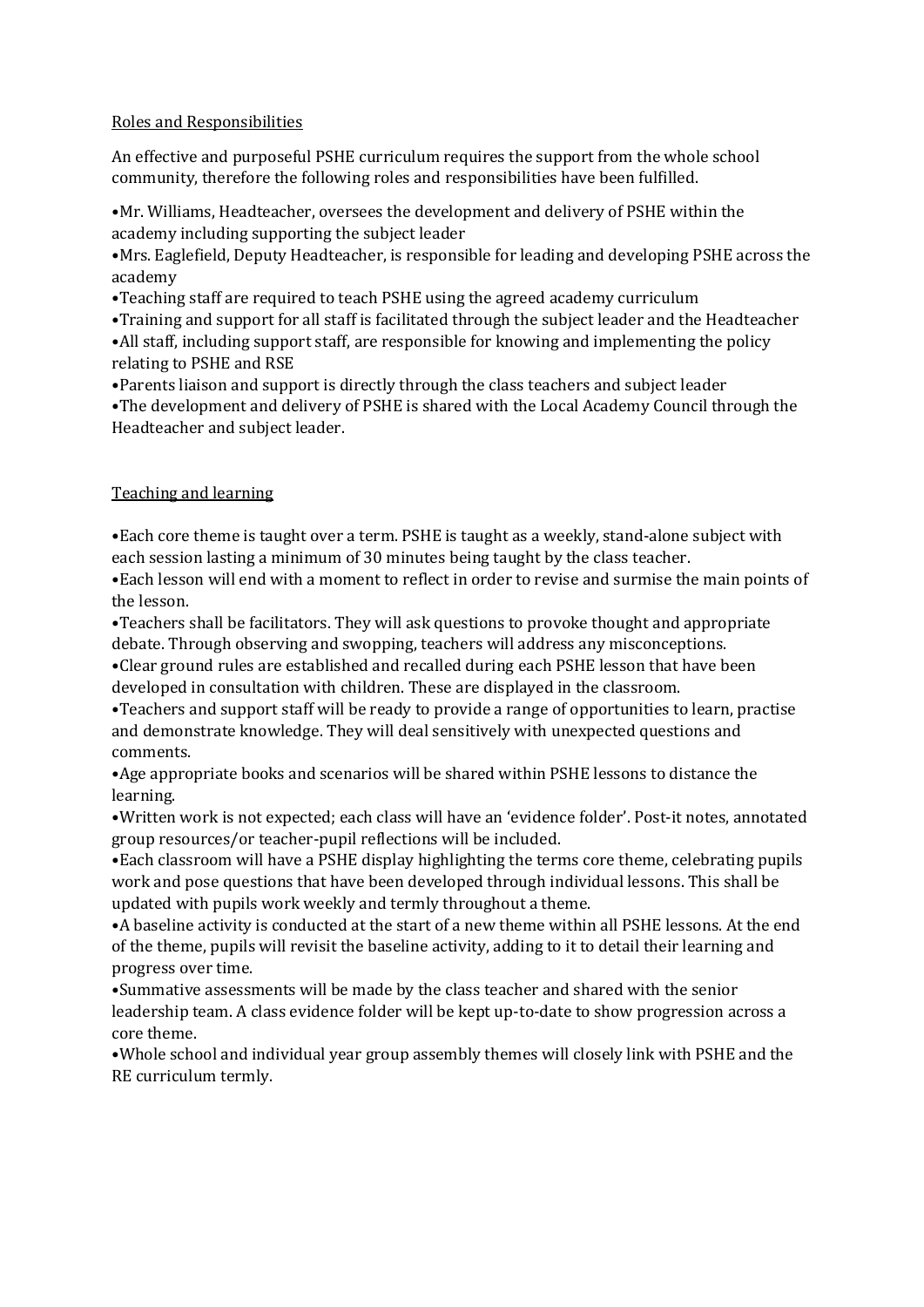## Monitoring and evaluating

PSHE will be monitored by the subject leader as part of the wider PSHE curriculum and over seen by the Headteacher, in line with other subjects within the Academy. Monitoring will be proportionate to the need and feedback will be given to the necessary stakeholders in a timely and appropriate manner.

This could include:

- Planning trawls,
- Lesson observations,
- Learning walks,
- Staff, pupil and/or parent voice,
- Assessments,
- Evidence folder.

## Right to withdraw

Parents and carers cannot legally withdraw their child from any aspect of the PSHE Education or Health Education. Parents and carers have the right to withdraw from Sex Education apart from content that is taught within the Science National Curriculum. The parent and carer right to withdraw applies up to three terms before the young person turns 16. As a school, parents/carers will be informed when sex education lessons will take place and remind them of their right to withdraw. Parents and carers must inform the academy of their intention to withdraw their child.

## Safeguarding

PSHE Education includes sensitive topics and it is therefore possible that discussions will prompt safeguarding disclosures. Reference should be made to safeguarding policies and procedures to deal with any disclosures appropriately and sensitively. The Subject Leader and teacher should discuss with the Designated Safeguarding Lead in the academy any potentially sensitive topics. Appropriate steps must be taken to provide additional support for children and young people if required.

Staff should consider the timing of lessons to ensure that children and young people have the opportunity to report any concerns they may have either that day or the following day.

## **EQUAL OPPORTUNITIES**

All children and staff have equal human rights at Moorgate Primary Academy. The Equality Act sets out the duty to eliminate discrimination, advance equality of opportunity and foster good relationships between those with protected characteristics and those without. The protected characteristics are:

- Age
- Marriage and Civil partnership
- Disability
- Race
- Religion & belief
- Sexual orientation
- Sex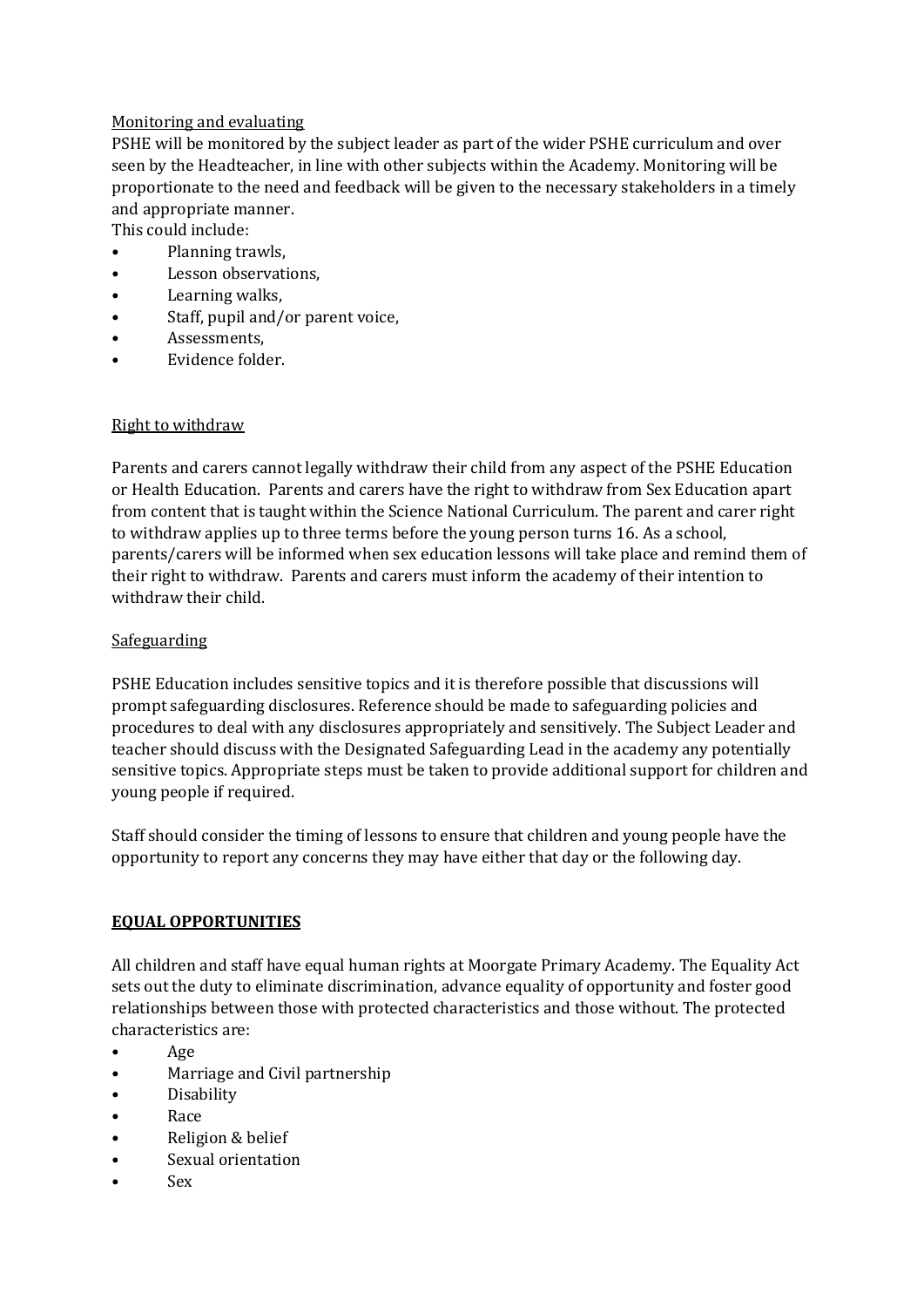- Pregnancy and maternity
- Gender reassignment

The procedures in this policy are to be administered with full regard to our Equal Opportunities Policy and the rights of every individual. The policy fully embraces the whole school policy for inclusion. Every effort is made to integrate all students into all elements of PSHE with a range of equipment, tasks and challenges being adapted where appropriate, to suit individual children's requirements so that all children gain success from their efforts.

In addition, consideration is given to the needs of those with Special Educational Needs (SEN). The PSHE programme will meet the needs of all children and young people. Lessons will include content which will tackle discrimination and foster good relationships.

# **Appendix 1: DRUG POLICY**

#### **Moorgate Primary Academy Drugs Education Policy**

#### Aims and objectives

At Moorgate Primary Academy, we aim to equip children with the knowledge, understanding and skills that enable them to make the sort of choices that lead to a healthy lifestyle. Our drugs education programme has the primary objective of helping children to become more confident and responsible young people. We teach children about the dangers to health posed by drugtaking, and we aim to equip them with the social skills that enable them to make informed moral and social decisions in relation to drugs in society.

#### Aims:

The objectives of our drugs education programme are:

• To provide children with knowledge and information about illegal drugs and the harmful effects they can have on people's lives;

• To enable children to discuss moral questions related to drug taking, and so provide a safe environment for young people to share their thoughts and ideas;

• To help children become more self-confident so that they are able to make sensible and informed decisions about their lives;

• To let children know what they should do if they come across drugs, or are aware of other people misusing drugs;

• To help children respect their own bodies and, in so doing, reduce the likelihood that they will be persuaded to become involved in drug abuse;

• To show that taking illegal drugs is a moral issue, and that choices about drugs are moral choices;

• To ensure that all children are taught about drugs in a consistent manner, following guidelines that have been agreed by parents, local academy council and staff.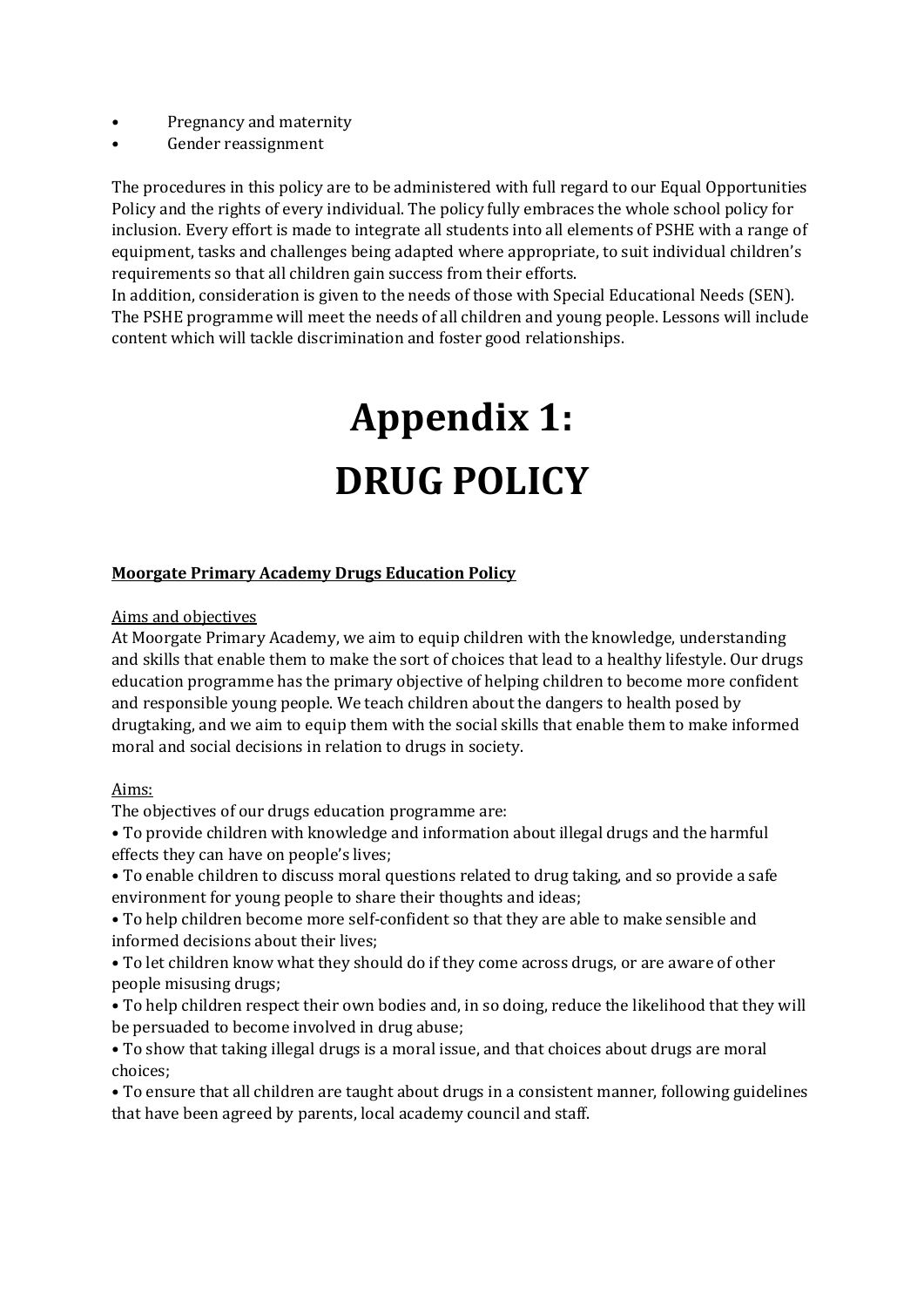#### **Organisation**

We regard drugs education as a whole-academy issue, and we believe that opportunities to teach about the importance of living a healthy lifestyle occur throughout the curriculum. Each class teacher answers questions about drugs sensitively and appropriately, as they occur. In the routine PSHE sessions, we encourage children to discuss issues that are important to them, and we help children to be aware of the dangers of the misuse of drugs. For example, if a child raises the issue of smoking, the teacher takes time to discuss its harmful effects with the whole class. In science lessons, we teach children what a drug is, and how drugs are used in medicine. We also teach them the difference between legal and illegal drugs.

The main teaching about drugs takes place in Year 6, where the children are taught about illegal drugs, and the dangers involved to those who take them. The resources and materials that we use in these lessons are recommended either by the Health Authority or the PSHE association. Lessons that focus on drug education form part of a sequence of lessons that are designed to promote a healthy lifestyle in children.

The children's class teacher teaches them drug education in normal lesson time. Sometimes the class teacher seeks support from the school nurse or another health professional. The teaching style that we use encourages children to ask questions and reflect on the dangers to health of drug misuse. Children explore issues, such as why people take drugs, and how they can avoid putting themselves in danger in the future. We give children the opportunity to talk in groups or to the whole class. We encourage them to listen to the views of others, and we ask them to explore why drugs are such a problem for society.

Roles and Responsibilities:

- It is the responsibility of the Headteacher to ensure that staff and parents are informed about this drugs education policy, and that the policy is implemented effectively. It is also the Headteacher's role to ensure that staff are given sufficient training, so that they can teach effectively and handle any difficult issues with sensitivity.
- The Headteacher will liaise with external agencies regarding the school drugs education programme and ensure that all adults who work with children on these issues are aware of the school policy and work within this framework.
- The Headteacher will monitor the policy on a day to day basis and report to local academic council, when requested, on the effectiveness of the policy.
- The LAC (Local academy council) has the responsibility of setting down these general guidelines on drugs education. They will support the Headteacher in following these guidelines.
- -The academy is well aware that the primary role in children's drugs education lies with parents. We wish to build a positive and supporting relationship with the parents of children at our academy through mutual understanding, trust and co-operation. In promoting this objective we will:

• inform parents about the academy drugs education policy and practice;

• invite parents to view the materials used to teach drugs education in our academy;

• answer any questions parents may have about the drugs education their child receives in our academy;

• take seriously any issue which parents raise with teachers or LAC about this policy or the arrangements for drugs education in the academy;

• encourage parents to be involved in reviewing the school policy and making modifications to it as necessary;

• inform parents about the best practice known with regard to drugs education so that the parents can support the key messages being given to children at academy.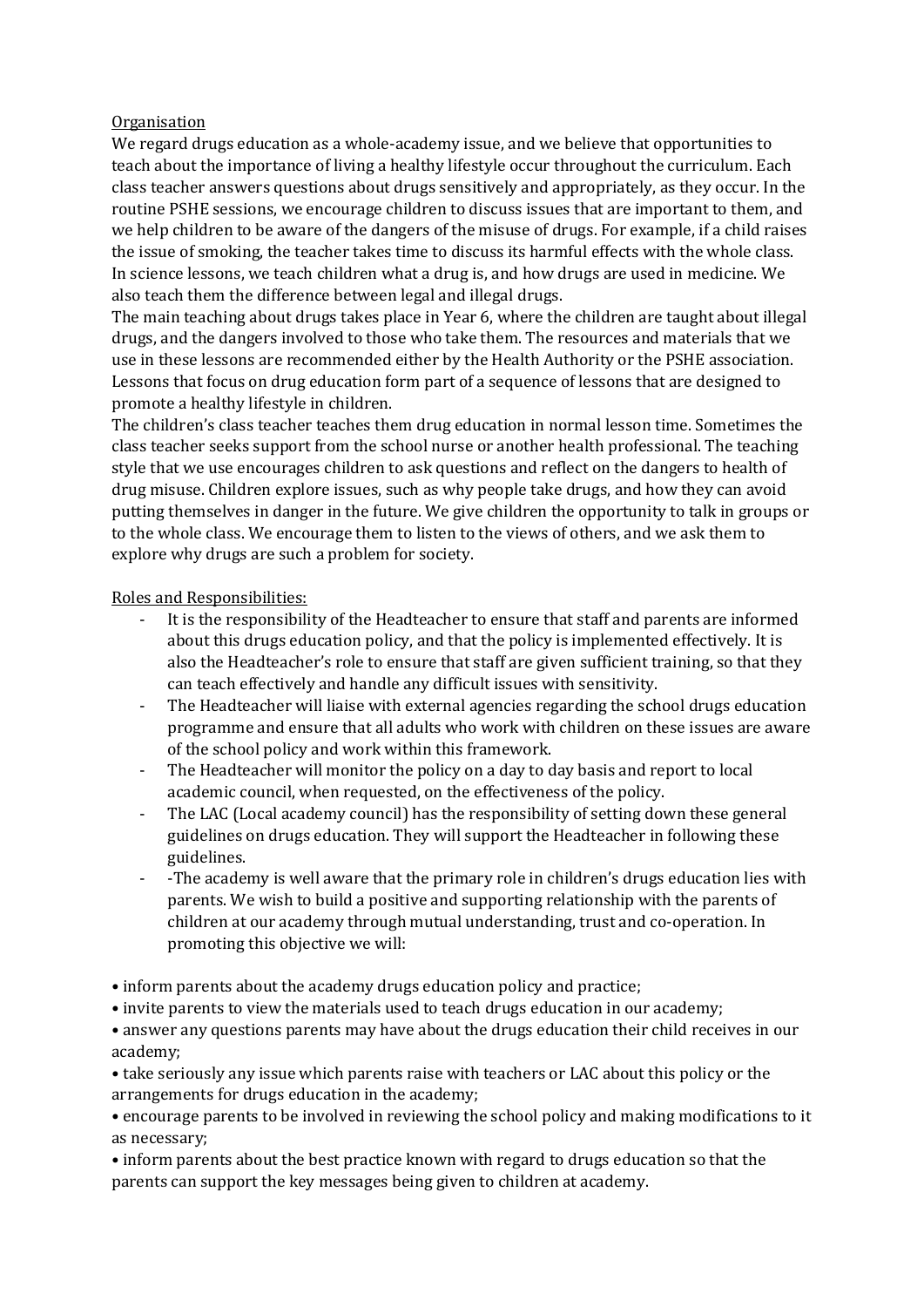### Monitoring and review

PSHE, and therefore, Drug Education will be monitored termly by the subject leader as part of the wider PSHE curriculum and over seen by the Headteacher, in line with other subjects within the Academy. Monitoring will be proportionate to the needs and developments with the PSHE curriculum and feedback will be given to the necessary stakeholders in a timely and appropriate manner.

## **Appendix 2: RSE POLICY\***

#### *\*For full policy, please see SUAT RSE Policy.*

Moorgate Primary Academy specific information

RSE is most effective when it meets the needs of children and young people therefore each academy should set out their policy for the following, below is specific information relating directly to Moorgate Primary Academy.

## Aims/Intention

The intention of the RSE curriculum at Moorgate is to ensure that:

• There is a broad and considered PSHE curriculum to ensure that children will be 21st century ready. It is essential that we are thinking "beyond our own time". This is reflected in Moorgate's Curriculum intent.

• The RSE curriculum reflects the statutory changes that will become compulsory from September 2020.

- PSHE and RSE teaching directly improves physical health, emotional well-being & safeguarding.
- Children are equipped with the knowledge, skills and attributes to deal with crunch moments and make informed choices.
- Confidence and self-esteem is built.
- Children develop positive and inclusive attitudes to everyone, particularly to those with protected characteristics under the Equality Act 2010.

#### **Support**

An effective and purposeful RSE curriculum requires the support from the whole school community, therefore the following roles and responsibilities have been fulfilled.

- Mr. Williams, Headteacher, oversees the development and delivery of RSHE within the academy including supporting the subject leader.
- Mrs. Eaglefield, Deputy Headteacher, is responsible for the leading and developing RSHE across the school.
- Teaching staff are required to teach RSE using the agreed academy curriculum.
- Training and support for all staff is facilitated through the subject leader and the Headteacher.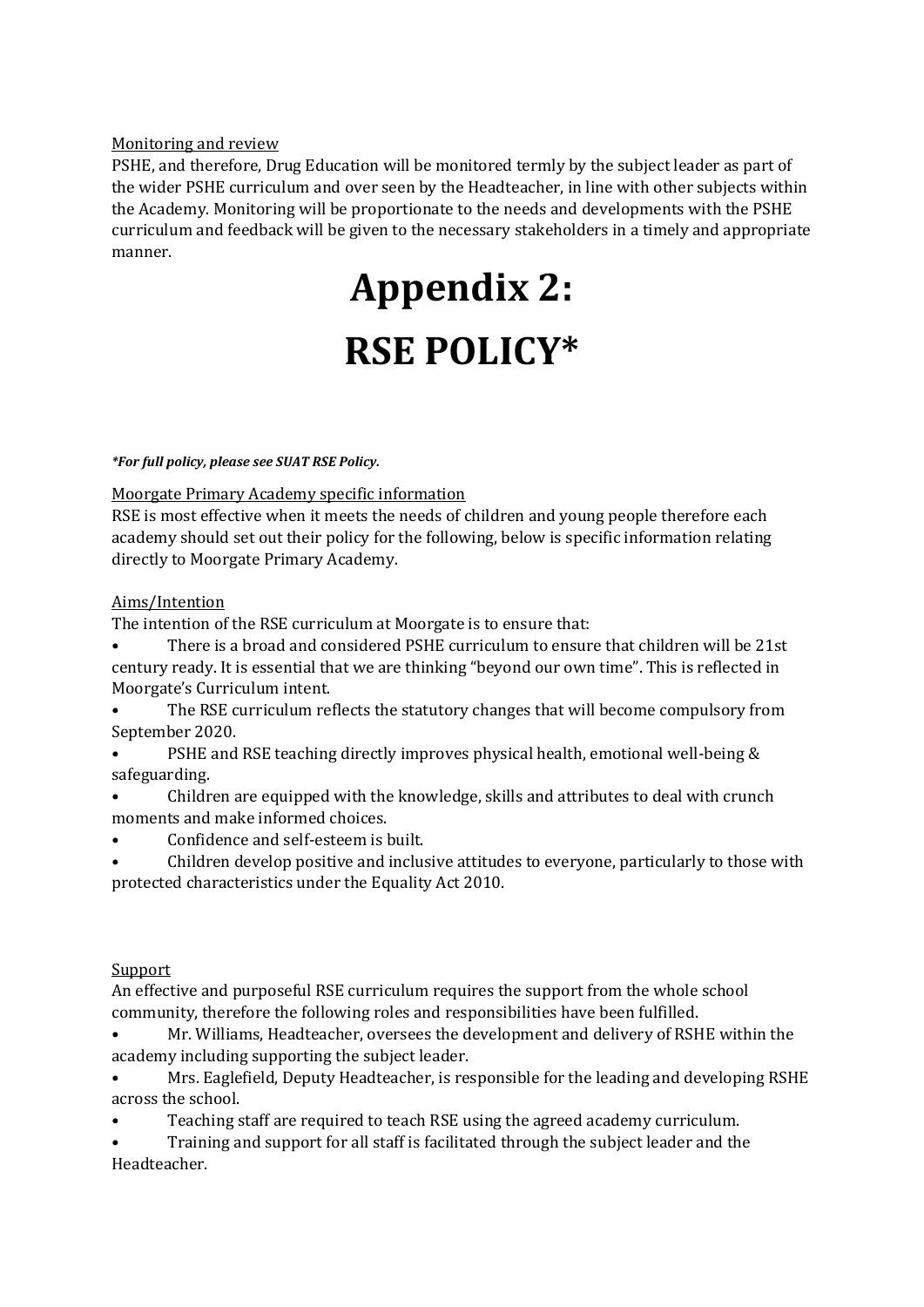• The multi-academy trust will hold termly network meetings for the PSHE leader to work with other professionals to stay up to date with the latest changes.

• All staff, including support staff, are responsible for knowing and implementing the policy relating to PSHE and RSE.

• Parents liaison and support is directly through the class teachers and subject leader.

• The development and delivery of RSE is shared with the Local Academy Council through the Headteacher and subject leader.

## Curriculum content

Moorgate Primary Academy recognises that best practise is when RSE is taught as part of the Personal, Social, Health and Economic Education (PSHE) and is taught within a wider context. Below is an outline of the approach taken:

Moorgate Primary Academy defines sex education as:

- Understanding and knowing the correct names for the body parts including the reproductive system

- Understanding and knowing the changes the body will go through as they enter puberty
- Preparing children as they develop and become adult
- Providing accurate, age appropriate information to all children

• Moorgate uses the PSHE Association Curriculum including the core themes and recommended topic areas. Each core theme is taught over a term

• RSE will be taught within a broader PSHE education programme. RSE enhances and is enhanced by learning related to topic including anti-bulling, keeping safe on and off-line, keeping physically and mentally healthy. The spiral approach is taken, which gradually revisits and reintroduces topics at a deeper and more complex level at teach key stage or year group.

When medium term planning, teachers will ensure that they include lessons that focus upon the skills and attributes that are specific to this community based on Moorgate's Curriculum intent.

• Focus days, visits and/or visitors are regularly considered to enhance the teaching of RSE, for example, a talk from the School Nurse, however these do not replace a planned and progressive programme of study taught by the class teachers.

• Carefully considered training and updates are planned in over the academic year ensuring staff are confident and skilled. Teachers are seen as best place to deliver effective RSE lessons particularly where sensitive or controversial issues are included.

• A wide range of age-appropriate, visual story texts relating to puberty and relationships are available and planned in to support the teaching of RSE. All resources are regularly updated and carefully selected by individual teachers and overseen by the subject leader.

| Year<br>Group  | Relationship Education                                                                                                                    | <b>Health Education</b>                                                                                                                                                                           |
|----------------|-------------------------------------------------------------------------------------------------------------------------------------------|---------------------------------------------------------------------------------------------------------------------------------------------------------------------------------------------------|
| Years<br>1 & 2 | Roles of different people; families<br>and feeling cared for<br>How behaviour affects others;<br>$\bullet$<br>being polite and respectful | Safety in different environments; risk and<br>safety at home; what to do in an emergency<br>Why sleep is important; medicines; keeping<br>teeth healthy; managing feelings and asking<br>for help |

Below are the key areas of the Curriculum for Relationship & Health Education outlined into individual year groups. A printed version will be available to collect on request from the office.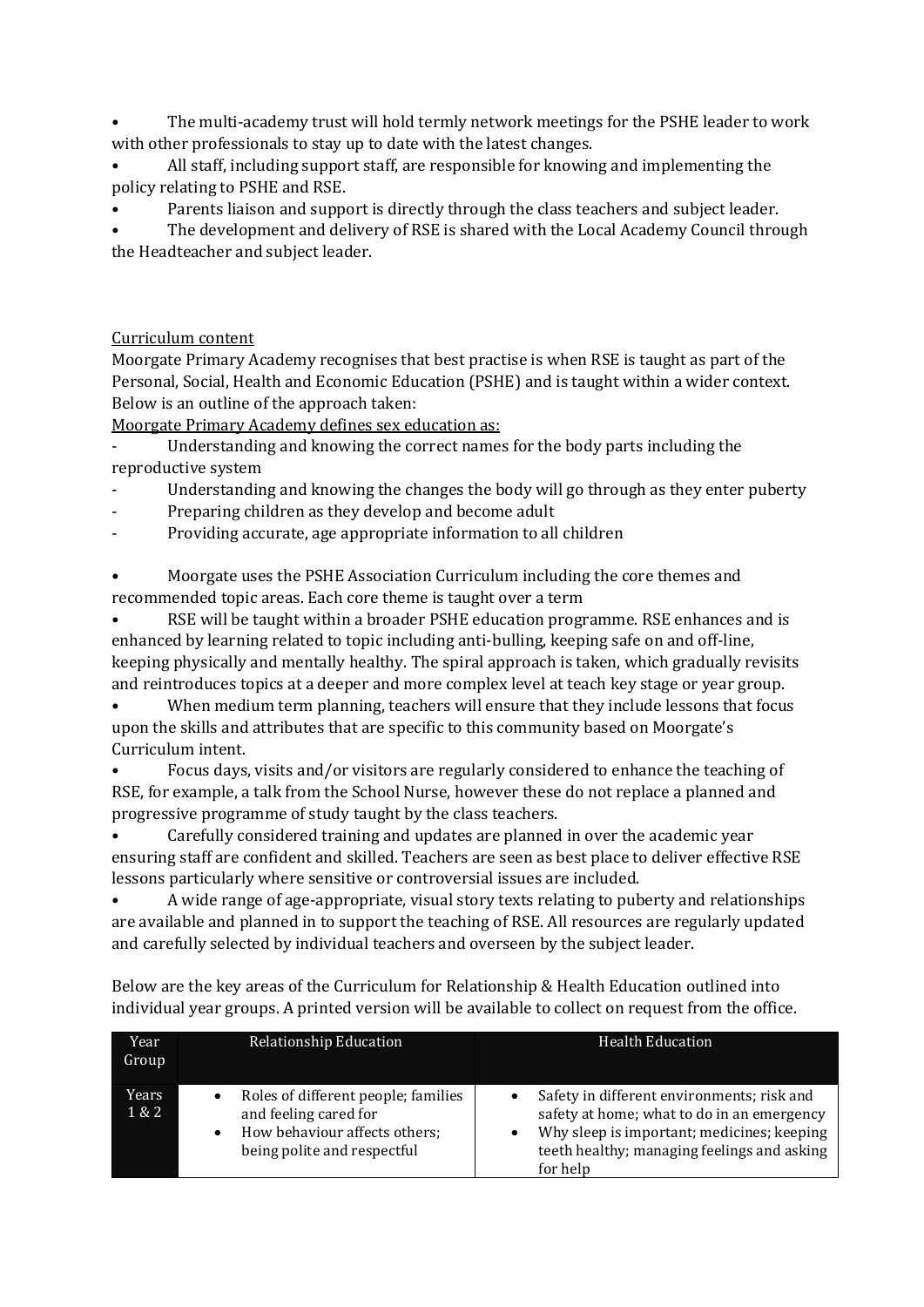|                | Recognising things in common<br>٠<br>and differences; playing and<br>working cooperatively; sharing<br>opinions.                                                                                                                                                      | Correctly naming body parts including<br>external genitalia.                                                                                                                                                                                                                                                       |
|----------------|-----------------------------------------------------------------------------------------------------------------------------------------------------------------------------------------------------------------------------------------------------------------------|--------------------------------------------------------------------------------------------------------------------------------------------------------------------------------------------------------------------------------------------------------------------------------------------------------------------|
| Years<br>3&4   | What makes a family; features of<br>$\bullet$<br>family life<br>Positive friendships, including<br>$\bullet$<br>those online<br>Respecting differences and<br>$\bullet$<br>similarities; discussing difference<br>sensitively.                                        | Healthy choices and habits; what affects<br>feelings and expressing feelings<br>Physical and emotional changes in puberty;<br>personal hygiene routines and support with<br>puberty<br>Medicines and household products; drugs<br>$\bullet$<br>common to everyday life e.g. antibiotics.                           |
| Years<br>5 & 6 | Managing friendships and peer<br>٠<br>influence<br>Responding respectfully to a<br>$\bullet$<br>wide range of people; recognising<br>prejudice and discrimination<br>Attraction to others; romantic<br>$\bullet$<br>relationships; civil partnership<br>and marriage. | Healthy sleep habits; sun safety; medicines,<br>$\bullet$<br>vaccinations, immunisations and allergies<br>Personal identity; recognising individuality<br>$\bullet$<br>and different qualities; mental wellbeing,<br>increasing independence; managing<br>transition<br>Human reproduction and birth.<br>$\bullet$ |

Teaching and learning

• Each core theme is taught over a term. PSHE is taught as a weekly, stand-alone subject with each session lasting a minimum of 30 minutes being taught by the class teacher.

• Each lesson will end with a moment to reflect in order to revise and surmise the main points of the lesson.

• At the start of each core theme there is a whole school assembly to launch the focus of the upcoming PSHE sessions. All staff attend this assembly to highlight the importance of the subject.

• Teachers shall be facilitators. They will ask questions to provoke thought and appropriate debate. Through observing and swopping, teachers will address any misconceptions.

• Clear ground rules are established and recalled during each PSHE lesson that have been developed in consultation with children.

• Teachers and support staff will be ready to provide a range of opportunities to learn, practise and demonstrate knowledge. They will deal sensitively with unexpected questions and comments.

• Written work is not expected; each class will have an 'evidence folder'. Post-it notes, annotated group resources/or teacher-pupil reflections will be included.

• Each classroom will have a PSHE display highlighting the terms core theme, celebrating pupils work and pose questions that have been developed through individual lessons. This shall we updated with pupils work weekly and termly throughout a theme.

• Summative assessments will be made by the class teacher and shared with the senior leadership team. A class evidence folder will be kept up-to-date to show progression across a core theme.

## Monitoring and evaluating

RSE will be monitored termly by the subject leader as part of the wider PSHE curriculum and over seen by the Headteacher, in line with other subjects within the Academy. Monitoring will